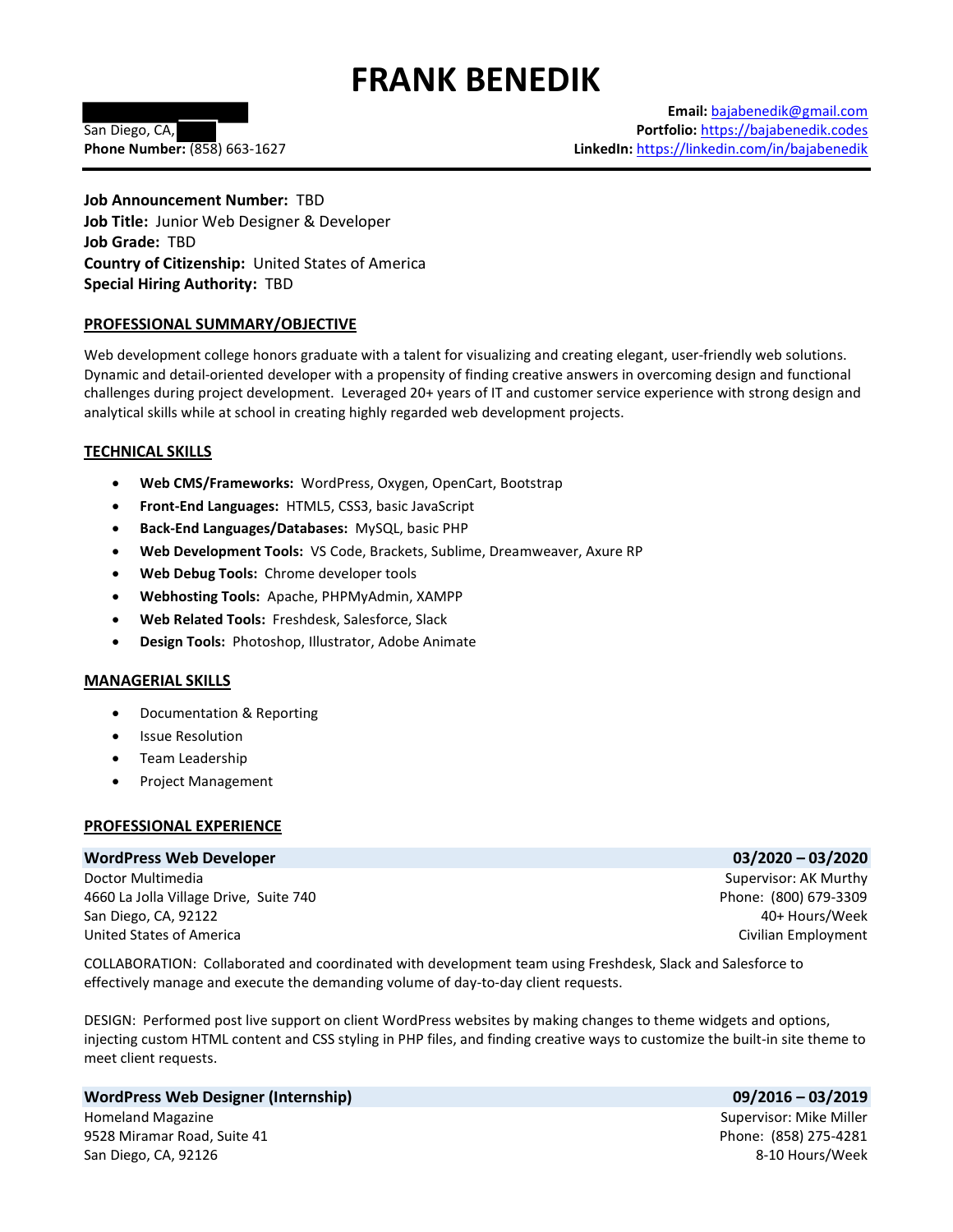### United States of America Civilian Employment Civilian Employment

COLLABORATION: Collaborated with owner to effectively fuse differing content (images, articles, and ads) into a coherent monthly online magazine website using WordPress while meeting publishing deadlines in parallel with the print version of the publication.

DESIGN: Counseled owner on content enhancements that meet suggested design principles to improve readability and visual impact to magazine readers and website visitors.

| <b>Owner and Operator</b> | $03/2012 - 11/2015$   |
|---------------------------|-----------------------|
| Bajabenedik ACFN Services | Supervisor: Self      |
| 11309 Ravensthorpe Way    | Phone: (858) 663-1627 |
| San Diego, CA, 92131      | 40 Hours/Week         |
| United States of America  | Civilian Employment   |

MANAGED AND OPERATED all facets of an independent ATM machine small business venture.

CULTIVATED GREAT WORKING RELATIONSHIPS with both clients and bank to ensure continuous operations of ATM machines while also responding rapidly and effectively to troubleshooting calls to minimize downtime towards maximizing profits for all parties involved.

KEY ACCOMPLISHMENTS:

 Planned out weekly monetary requirements and coordinated cash orders with bank to replenish funds for customer ATM withdrawals while achieving 99% uptime of machines.

| <b>Information Technology Manager</b> | $04/2009 - 12/2010$      |
|---------------------------------------|--------------------------|
| Kyocera International Incorporated    | Supervisor: Mark Shields |
| 8611 Balboa Avenue                    | Phone: (858) 576-2600    |
| San Diego, CA, 92123                  | 40 Hours/Week            |
| United States of America              | Civilian Employment      |

CUSTOMER SUPPORT: Managed daily operation of Corporate IT Helpdesk and IT Accounts Administration groups supporting 3,000 employees and contractors. Support included resolving customer problems over the phone, creating and removing user accounts specific to job function, and coordinating hardware repairs.

SELF-HELP SYSTEM: Created and maintained self-help IT user guides for corporate business systems and client software that employees could download off the IT Intranet.

TECHNICAL WRITING: Wrote effective and easy-to-follow technical emails for employees explaining complicated IT infrastructure downtimes, project rollouts/upgrades, and other IT-related events. Communication included advanced notice followed by rapid response to customers who encountered problems.

COLLABORATION AND TESTING: Collaborated closely with the IT Infrastructure team during SDLC of upgrades/rollouts to critical business systems by rigorously testing, documenting, and advocating UX/UI modifications before deployment.

KEY ACCOMPLISHMENTS:

- Effectively achieved a 94% resolution rate on the first call for the IT Help Desk team while processing over 50 new and terminated employee account profiles per month by the Accounts Administration teams resulting in a 20% increase in positive feedback by employees.
- Successfully created a self-help content system on the IT Intranet resulting in a 30% decrease in IT Help Desk support calls.
- Rigorously tested and resolved problems during IT project rollouts resulted in a 95% client success installation/upgrade rate.

Information Technology Supervisor 01/2000 – 03/2009 Kyocera Wireless Corporation Supervisor: Leslie Hodge Supervisor: Leslie Hodge Supervisor: Leslie Hodge 10300 Campus Point Drive Phone: (858) 442-5861